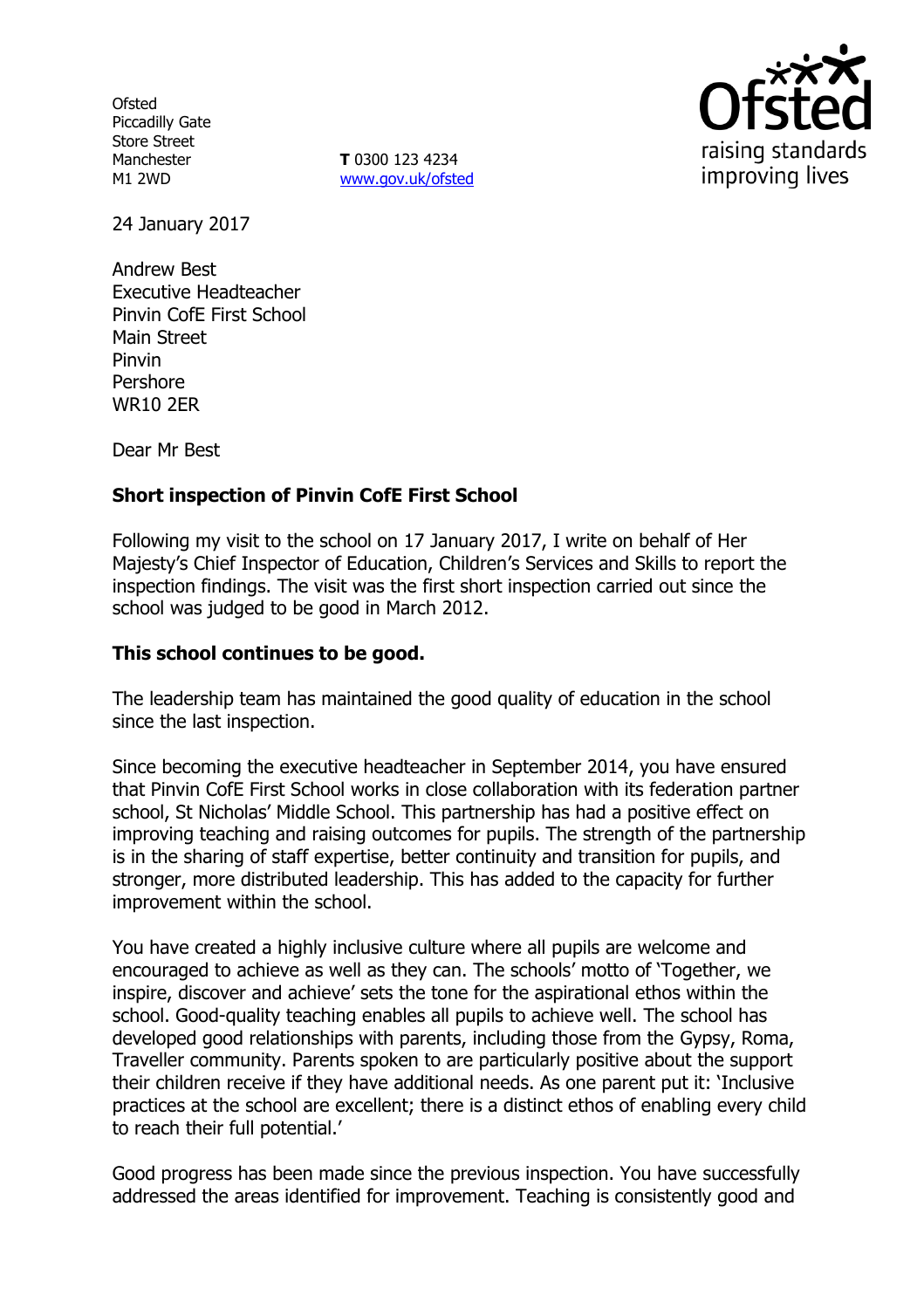

this has led to attainment at the end of key stage 1 being above national average over time. Boys' writing has also improved, due to the effective targeted teaching and support provided. Boys now attain at least in line with girls and standards at the end of Year 2 for boys are above the national average.

While leaders make good use of the funding received to support disadvantaged pupils and those who have special educational needs and/or disabilities, further work is needed to raise the achievement of these groups across the school, including in the early years. Some pupils also need to develop their grammar, punctuation and spelling skills, in order to improve the quality of their writing, and use reasoning and problem-solving skills in their mathematics. These skills are not yet fully embedded or used effectively in different year groups. This limits the number of pupils who can demonstrate they are working at greater depth in writing and mathematics. Attendance is below average and too many pupils, particularly girls, disadvantaged pupils and those who have special educational needs and/or disabilities, are persistently absent. This needs addressing, as this is a significant barrier to their learning.

# **Safeguarding is effective.**

The leadership team has ensured that all safeguarding arrangements are fit for purpose and records are detailed and of high quality. Safeguarding is a shared role across the federation because it is deemed to be everyone's responsibility. Designated safeguarding leaders are fully trained and carry out their roles diligently and to a high standard. They have ensured that staff and governors have received the latest safeguarding guidance, are fully trained, and know precisely what to do if they have any concerns about pupils. Robust checks are carried out prior to appointing staff to confirm they are safe to work with children. Referrals are made to external services where there are significant concerns about a child's safety or well-being. Leaders are persistent when making these referrals to ensure that their concerns are addressed. Clear logs and records are kept and stored securely.

Pupils feel safe at school and their parents agree. This is because pupils have a clear understanding of the behaviour policy in place and say that most pupils abide by this. Pupils are taught to keep themselves safe through different curriculum activities. Regular visitors emphasise the importance of personal safety, for example the police, fire and ambulance services, together with assemblies and lessons about anti-bullying and e-safety. Pupils know about the different forms that bullying can take, including cyber bullying, and the importance of reporting any problems to an adult.

# **Inspection findings**

■ As the executive headteacher, you have worked tirelessly with the governing body to build a strong leadership team, improve teaching and raise achievement. You have managed staffing changes well since your appointment in order to minimise disruption to pupils' learning. You have also addressed weaknesses in teaching and improved the quality of teaching across the school. You have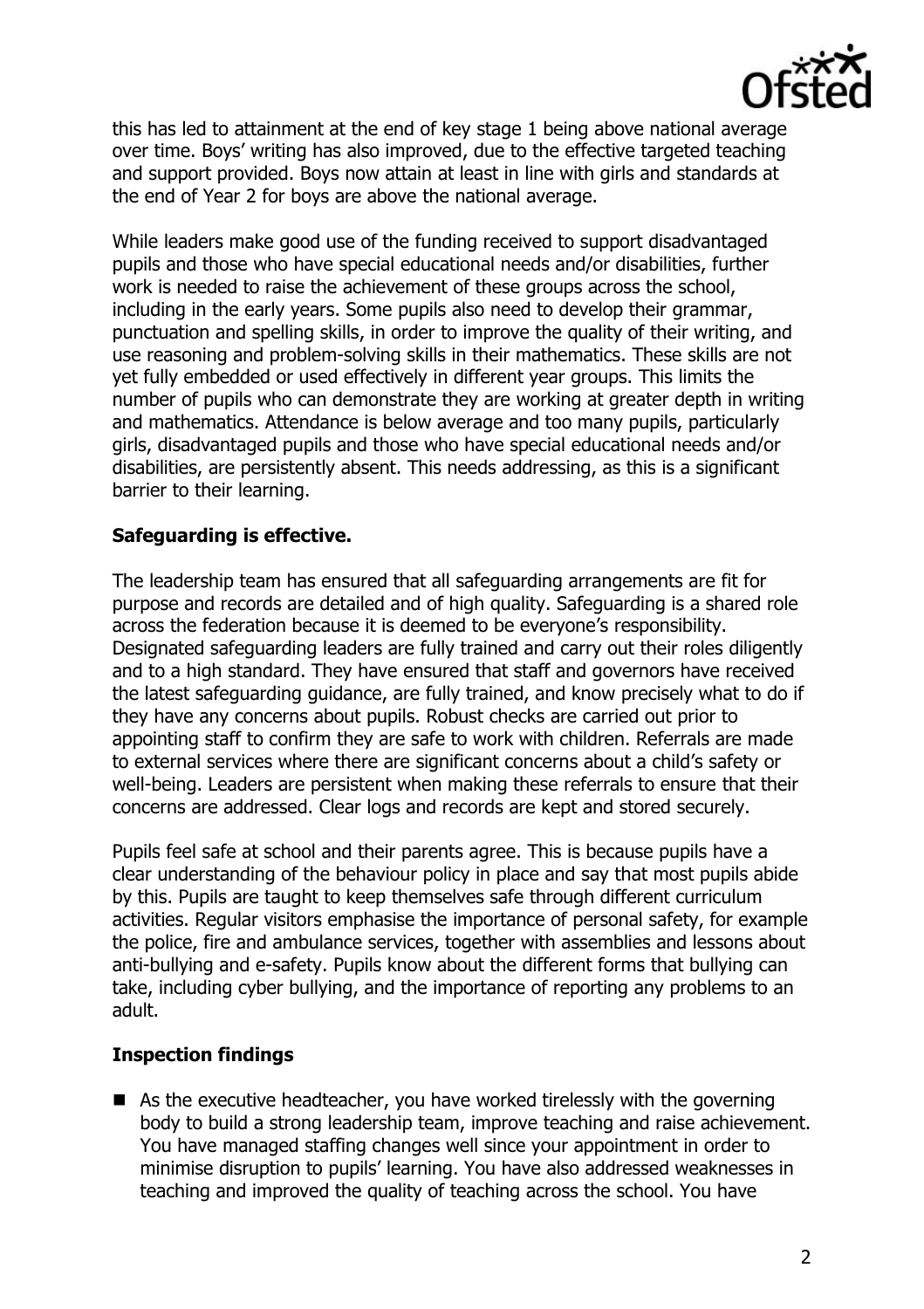

successfully balanced your leadership of the two schools within the federation. Your evaluations of the school's strengths and areas for improvement are honest and accurate. You have a clear vision for further improvement.

- You are ably supported by an effective leadership team. Together you carry out regular checks on the quality of teaching and provide training and support for staff to carry out their roles efficiently. Greater use is made of staff expertise following the federation agreement, and some leaders oversee subject areas across both schools, for example English and mathematics. This aids consistency of practice and supports smoother transition arrangements for pupils into Year 5. Leaders use assessment information well to detect pupils in need of additional support. This is quickly put into place and pupils' progress is monitored. Leaders provide advice and guidance for colleagues in terms of planning, teaching and training. Good levels of accountability are in place for all leaders.
- Governors have been successful in their endeavours to create greater links and continuity between the first and middle schools through the federation agreement. They have overcome barriers and obstacles in the first two years, including staffing turbulence, to create a smooth continuum of education for pupils. They are knowledgeable, experienced and supportive. They have a good overview of the school's strengths and areas still in need of improvement. Governors are not afraid to challenge you regarding school issues, for example in relation to attendance. They have a good understanding of performance information and how well different groups of pupils are achieving.
- Most children join Reception class with skills and knowledge which are typical for their age, but there are some who do not have any pre-school experience and therefore have lower entry skills. However, you and your staff provide effective support to ensure that all children make good progress from their different starting points. As a result, the large majority reach a good level of development. Nevertheless, further work is needed to accelerate the progress of disadvantaged children as, although rising, their attainment remains below the national average. You have strengthened links with the local pre-school provision, and this has helped improve the transition for children starting school and helped them settle quickly. For example, children from pre-school have lunch in the school hall and use other facilities, such as the sensory garden, to help them familiarise themselves with the school, staff and pupils. There is also a pre-school staff member on the governing body. Children behave well, enjoy the activities planned and quickly adapt to routines.
- Phonics is taught well from the outset. There is a consistent approach to teaching this aspect in the early years and key stage 1. As a result, pupils build up their knowledge of letters and sounds systematically and progressively. Pupils apply their phonics knowledge well in their reading, using decodable books which are set at the right level. Good support is in place for disadvantaged pupils, including those from the Gypsy, Roma, Traveller community. Teaching assistants work with small groups and teachers plan imaginative activities which build well on pupils' knowledge. Reading programmes and interventions help those who are struggling to catch up. Pupils are carefully monitored and their progress tracked. As a result, almost all pupils reach the standards required by the end of Year 2. The dip in results in 2016 in Year 1 has now been rectified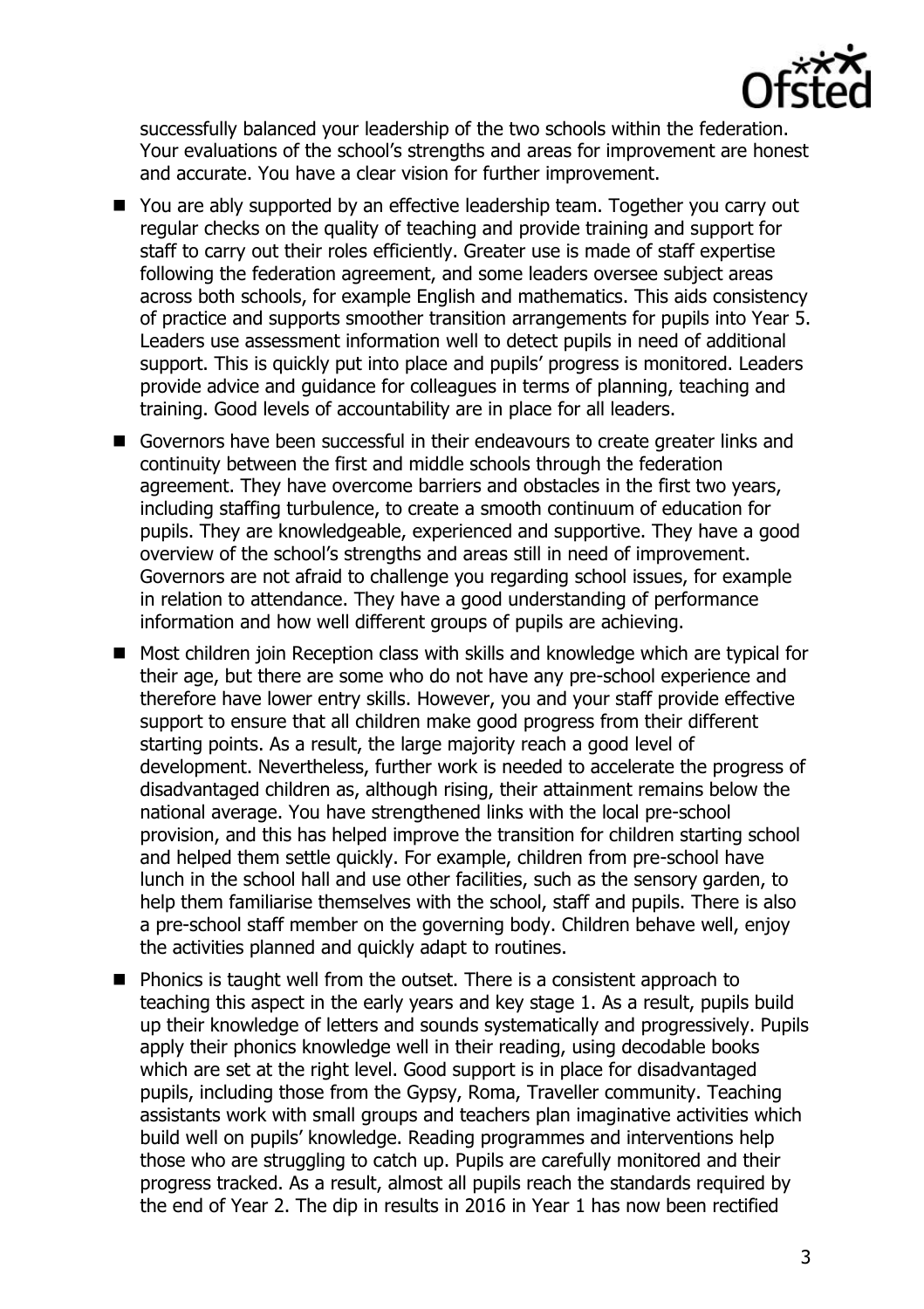

and the school's own information, and evidence from the inspection, shows that pupils are back on track to be above average in the Year 1 phonics screening check.

- **Pupils'** writing skills are developing well. Teachers provide a range of activities to help pupils write for different audiences and different purposes. Pupils are creative, use good levels of imagery, and can write at length. They are taught cursive handwriting in the early years, and this is having a positive impact on the pupils' presentation skills. However, pupils' use of grammar, punctuation and spelling is not secure, including for the most able pupils in key stage 2. Pupils lack strategies to work spellings out or go back and check the accuracy of their grammar and punctuation. This reduces the quality of their written work and limits the proportion of pupils deemed to be working at greater depth.
- You and your leadership team have rightly identified mathematics as a wholeschool priority. Work in pupils' books shows that a strong focus is placed on number work. However, on occasion, this work lacks challenge and does not move pupils on quickly enough in their learning. The use of problem-solving and reasoning skills are in the early stages of development and pupils are not yet secure in applying the number knowledge they have to solve problems or explain their thinking. This limits the depth at which pupils are able to work. As a result, the number of pupils working at greater depth in mathematics at the end of Year 2 in 2016 was below average. The school's own information also shows that fewer pupils are working at greater depth in mathematics in Years 1 to 3 compared to English.
- Disadvantaged pupils, including those who are most able, and those who have special educational needs and/or disabilities make good progress alongside others in the school. This is because additional funding received is used effectively. You have devised a robust improvement plan which targets the most vulnerable pupils in the school. Pupils' achievement is closely monitored by a dedicated teacher employed to provide specific tuition and support for vulnerable pupils, especially in mathematics. Other support is provided on an individual needs basis, including music, speech and language therapy, outdoor learning and personal and behaviour development programmes, such as 'relax kids'. All of these contribute significantly to the outcomes for disadvantaged pupils.
- Although most pupils enjoy school, an above average number are persistently absent. This affects attendance figures. Overall, attendance is below average, especially for girls, disadvantaged pupils and those who have special educational needs and/or disabilities. This is a barrier to their learning. You and your governors recognise this as an issue and have taken steps to build good relationships with parents. You have also invested in a minibus service to collect the Gypsy, Roma, Traveller pupils from their site. However, the impact of your actions is not yet evidenced in attendance figures, as these remain stubbornly below average by the end of the autumn term. Therefore, there remains more work to be done to engage families and highlight the importance of regular attendance at school.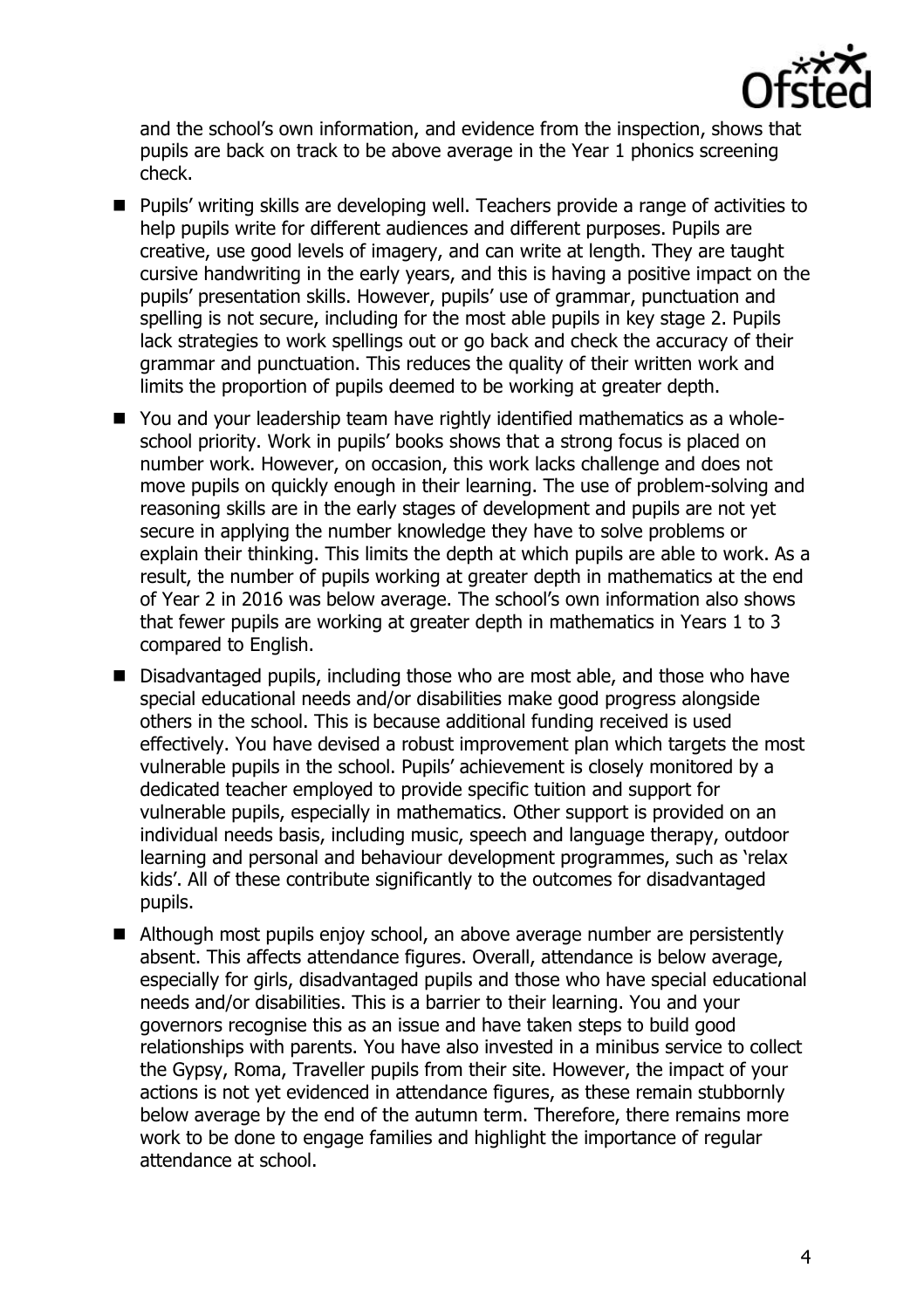

## **Next steps for the school**

Leaders and those responsible for governance should ensure that:

- a greater proportion of disadvantaged pupils and those who have special educational needs and/or disabilities, including in the early years, reach the expected standard, with a proportion working at greater depth
- teachers improve pupils' grammar, punctuation and spelling skills in writing, and their reasoning and problem-solving skills in mathematics
- attendance improves and persistent absence reduces for all pupils, especially girls, disadvantaged pupils and those who have special education needs and or/disabilities.

I am copying this letter to the chair of the governing body, the director of education for the diocese of Worcester, the regional schools commissioner and the director of children's services for Worcestershire. This letter will be published on the Ofsted website.

Yours sincerely

Heather Simpson **Her Majesty's Inspector**

#### **Information about the inspection**

Lines of enquiry pursued during this inspection focused on:

- $\blacksquare$  the quality of provision in the early years, especially for disadvantaged children
- how well phonics is taught and the support provided for pupils not reaching the level required in Year 1
- how leaders monitor the attendance of pupil groups
- the federation of the first school with the middle school and its impact on teaching and learning
- $\blacksquare$  the use of additional funding to support disadvantaged pupils and those who have special educational needs and/or disabilities
- $\blacksquare$  the effectiveness of safeguarding procedures.

During the inspection, I met with you as executive headteacher, the acting head of school, leaders with responsibility for inclusion, mathematics, English and early years, and four members of the governing body. I discussed the work of the school with you and the head of school, and spoke with different leaders about the processes and procedures in place for safeguarding. You and the head of school